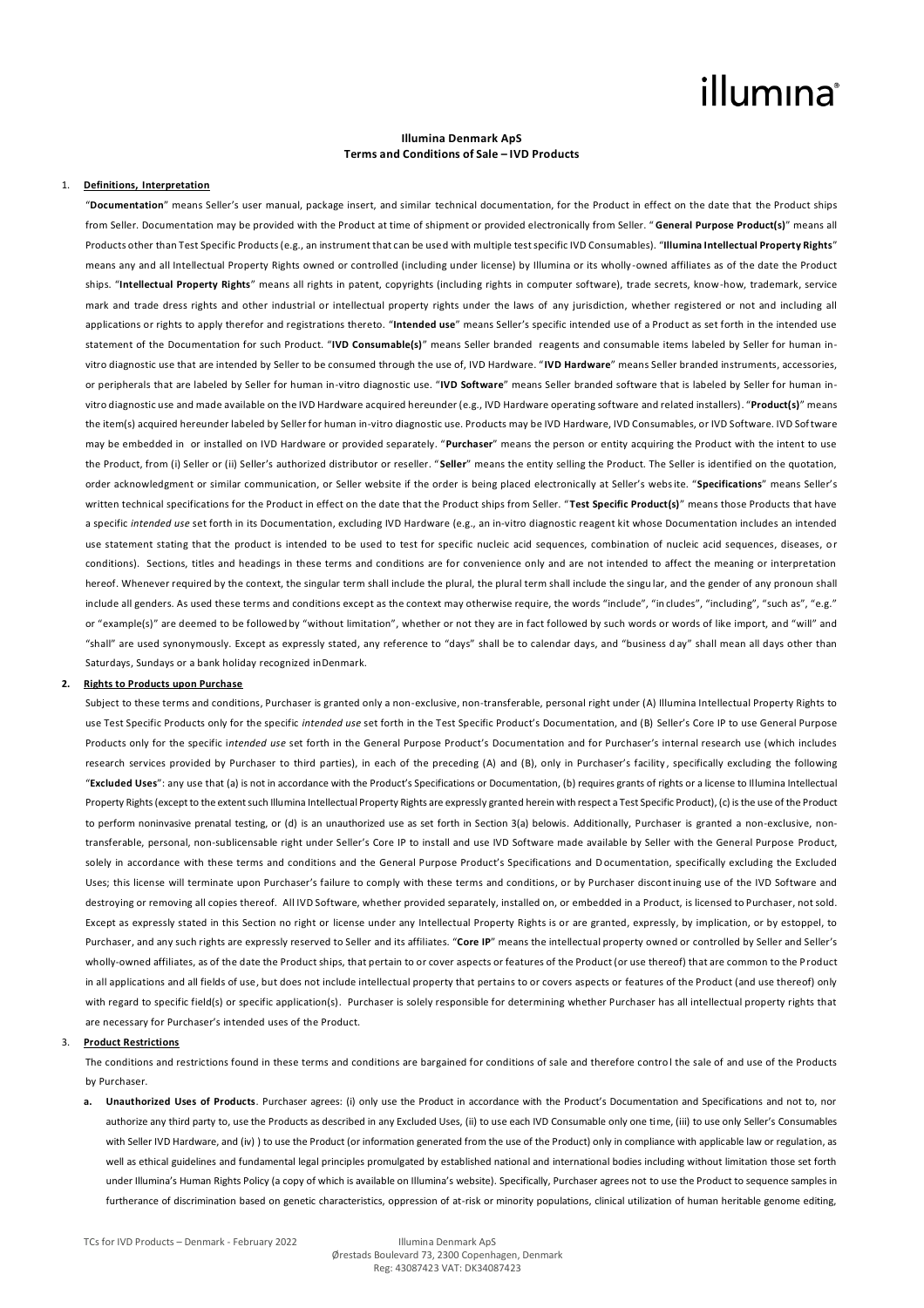# illumına

reproductive cloning of human beings, and/or bioterrorism. Further, Purchaser agrees not to, nor authorize any third party to (i) disassemble, reverse engineer, reverse compile, or reverse assemble the Product, (ii) separate, extract, or isolate components of the Product or engage in other unauthorized analysis of the Product, and (iii) gain access to or determine the methods of operation of the Product. Purchaser and any user of the Products shall comply with this Section3. Purchaser shall notify Seller of any suspected or actual breach of this section, or of any disappearance, theft, or confiscation of Products promptly, but no later than 15 days following knowledge of the applicable incident. Purchaser shall provide Seller with reasonable access to confirm Purchaser's compliance with the requirements in (iv). Seller reserves the right to discontinue sales of IVD Consumables or servicing of IVD Hardware in the event Purchaser does not comply with this Section 3(a)(iv).

- **b. Software License Restrictions.** Purchaser acknowledges that software may be subject to additional terms and conditions. Purchaser may not use, copy, modify, create derivative works of, reverse engineer, decompile, disassemble, distribute, sell, assign, pledge, sublicense, lease, lo an, rent, timeshare or otherwise transfer the IVD Software, nor permit any other party to do any of the foregoing. Purchaser may not remove from the IVD Software, or alter, any of the trademarks, trade names, logos, patent or copyright notices or markings, or add any other notices or markings to the IVD Soft ware. Purchaser may not (and may not attempt to) defeat, avoid, by-pass, remove, deactivate or otherwise circumvent any protection mechanisms in the IVD Software including without limitation any such mechanism used to restrict or control the functionality of the IVD Software.
- **c. Third Party Code.** To the extent third party code is included in IVD Software and any term or condition of a third party license applicable to such third party code directly conflicts with the terms and conditions set forth herein, the applicable term(s) or condition(s) of that third party license will be applicable only to that third party code and only to the extent necessary to remove the conflict.

### **4. Regulatory.**

Illumina intends that its products be used only in a lawful and ethical manner. Purchaser agrees to comply with all applicable laws, regulations, and ethical guidelines promulgated by established national and international ethical bodies when using, maintaining, and disposing of the Product an d the information generated from the use of the Product. Purchaser shall obtain and maintain all necessary licenses and consents and agrees to comply with all applicable laws and regulations when using, maintaining, and disposing of Product.

### **5. Limited Liability**

TO THE EXTENT PERMITTED BY LAW, IN NO EVENT SHALL SELLER OR ITS SUPPLIERS BE LIABLE TO PURCHASER OR ANY THIRD PARTY FOR COSTS OF PROCUREMENT OF SUBSTITUTE PRODUCTS OR SERVICES, LOST PROFITS, DATA OR BUSINESS, OR FOR ANY INDIRECT, SPECIAL, INCIDENTAL, EXEMPLARY, CONSEQUENTIAL, OR PUNITIVE DAMAGES OF ANY KIND ARISING OUT OF OR IN CONNECTION WITH, WITHOUT LIMITATION, THE SALE OF THE PRODUCT, ITS USE, SELLER'S PERFORMANCE OR ANY OF THESE TERMS AND CONDITIONS, HOWEVER ARISING OR CAUSED AND ON ANY THEORY OF LIABILITY (WHETHER IN CONTRACT, TORT (INCLUDING NEGLIGENCE), STRICT LIABILITY OR OTHERWISE).

TO THE EXTENT PERMITTED BY LAW, SELLER'S TOTAL AND CUMULATIVE LIABILITY TO PURCHASER OR ANY THIRD PARTY ARISING OUT OF OR IN CONNECTION WITH THESE TERMS AND CONDITIONS, INCLUDING WITHOUT LIMITATION, THE PRODUCT (INCLUDING USE THEREOF) AND SELLER'S PERFORMANCE, WHETHER IN CONTRACT, TORT (INCLUDING NEGLIGENCE), STRICT LIABILITY OR OTHERWISE, SHALL IN NO EVENT EXCEED THE AMOUNT PAID TO SELLER FOR THE PARTICULAR PRODUCT CONTAINED IN THE PARTICULAR ORDER THAT DIRECTLY CAUSED THE LIABILITY.

#### **6. Limitations on Warranties**

TO THE EXTENT PERMITTED BY LAW AND SUBJECT TO THE EXPRESS PRODUCT WARRANTY MADE IN THESE TERMS AND CONDITIONS SELLER MAKES NO (AND EXPRESSLY DISCLAIMS ALL) WARRANTIES, EXPRESS, IMPLIED OR STATUTORY, WITH RESPECT TO THE PRODUCT, INCLUDING WITHOUT LIMITATION, ANY IMPLIED WARRANTY OF MERCHANTABILITY, FITNESS FOR A PARTICULAR PURPOSE, NONINFRINGEMENT, OR ARISING FROM COURSE OF PERFORMANCE, DEALING, USAGE OR TRADE. WITHOUT LIMITING THE GENERALITY OF THE FOREGOING, SELLER MAKES NO CLAIM, REPRESENTATION, OR WARRANTY OF ANY KIND AS TO THE UTILITY OF THE PRODUCT FOR PURCHASER'S INTENDED USES.

#### **7. Product Warranty**

All warranties are personal to the Purchaser and may not be transferred or assigned to a third-party, including an affiliate of Purchaser. All warranties are facility specific and do not transfer if the Product is moved to another facility of Purchaser, unless Seller conducts such move. The warranties described in these terms and conditions exclude any stand-alone third-party goods that may be acquired or used with the Products.

- **a. Warranty for IVD Consumables.** Seller warrants that IVD Consumables will conform to their Specifications until the later of (i) 3 months from the date of shipment from Seller, or (ii) any expiration date or the end of the shelf-life pre-printed on such IVD Consumables by Seller, but in either event no later than 12 months from the date of shipment.
- **b. Warranty for IVD Hardware.** Seller warrants that IVD Hardware, other than Upgraded Components, will conform to its Specifications for a period of 12 months after its shipment date from Seller unless the IVD Hardware includes Seller provided installation in which case the warranty period begins on the date of installation or 30 days after the date the IVD Hardware was delivered, whichever occurs first ("**Base IVD Hardware Warranty**"). "**Upgraded Components**" means Seller provided components, modifications, or enhancements to IVD Hardware provided pursuant to the Base Hardware Warranty. Seller warrants that Upgraded Components will conform to their Specifications for a period of 90 days from the date the Upgraded Components are provided by Seller. Upgraded Components do not extend the Base Hardware Warranty for the IVD Hardware unless the upgrade was conducted by Seller at Seller's facilities in which case the upgraded IVD Hardware shipped to Purchaser comes with a new Base IVD Hardware Warranty.
- **c. Exclusions from Warranty Coverage.** The foregoing warranties do not apply to the extent a non-conformance is due to (i) abuse, misuse, neglect, negligence, accident, improper storage, or use contrary to the Documentation or Specifications, (ii) use that is an Excluded Use or otherwise not in accordance with these terms and conditions, (iii) improper handling, installation, maintenance, or repair (other than if performed by Seller's personnel), (vi) unauthorized alterations, (v) Force Majeure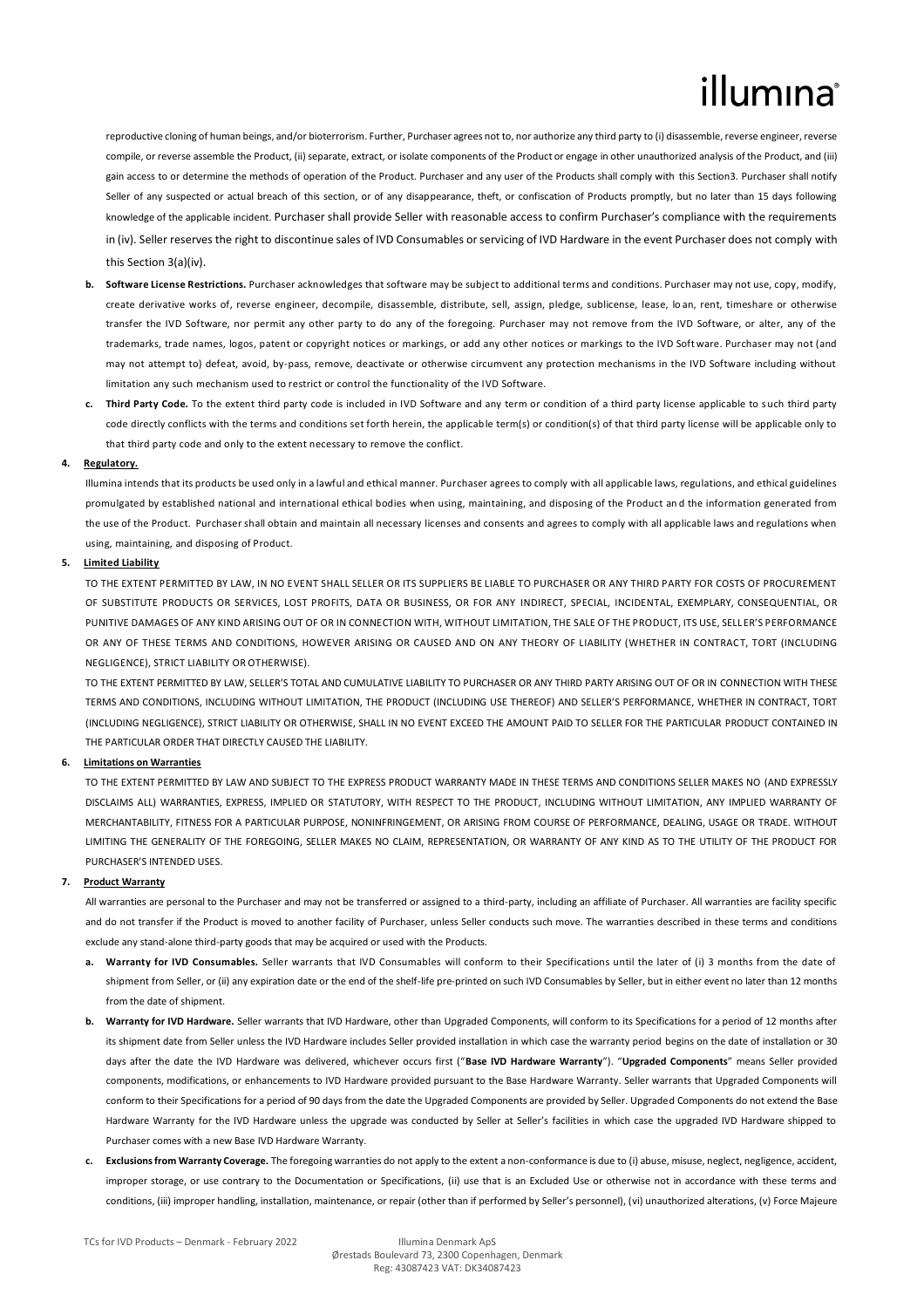## illumina

events, or (vi) use with a third party's good (unless the Product's Documentation or Specifications expressly state such third party's good is for use with the Product).

- **d. Procedure for Warranty Coverage**. In order to be eligible for repair or replacement under this warranty Purchaser must (i) promptly contact Seller's support department to report the non-conformance, (ii) cooperate with Seller in confirming or diagnosing the non-conformance, and (iii) return the Product, transportation charges prepaid to Seller following Seller's instructions or, if agreed by Seller and Purchaser, grant Seller's authorized repair personnel access to the Product in order to confirm the non-conformance and make repairs.
- **e. Sole Remedy under Warranty.** Seller will, at its option, repair or replace non-conforming Product that is covered by this warranty provided that Seller can reasonably identify and confirm such nonconformance. The warranty period for repaired or replaced IVD Consumables is 90 days from the date of shipment, or the remaining period on the original Consumables warranty, whichever is later. IVD Hardware may be repaired or replaced with functionally equivalent, reconditioned, or new IVD Hardware or components (if only a component of IVD Hardware is non- conforming). If the IVD Hardware is replaced in its entirety, the warranty period for the replacement is 90 days from the date of shipment or the remaining period on the original IVD Hardware warranty, whichever ends later. If only a component is being repaired or replaced, the warranty period for such component is 90 days from the date of shipment or the remaining period on the original IVD Hardware warranty, whichever ends later. The preceding states Purchaser's sole remedy and Seller's sole obligations under the warranty provided.

#### **8. Indemnification**

- **a. Indemnification by Seller.** Subject to these terms and conditions, including without limitation, the Exclusions to Seller's Indemnification Obligations (Section 8(b) below), the Conditions to Indemnification Obligations (Section 8(d) below), Seller shall (i) defend, indemnify and hold harmless Purchaser against any third-party claim or action alleging that the (A) Test Specific Products when used for the specific intended use set forth in its Documentation, and (B) the General Purpose Products when used for (x) the specific intended use set forth in its Documentation, or (y) Purchaser's use in accordance with these terms and conditions, and in accordance with the Product's Documentation and Specifications infringes the valid and enforceable intellectual property rights of a third party, and (ii) pay all settlements entered into, and all final judgments and costs (including reasonable legal fees) awarded against Purchaser in connection with such infringement claim. If the Product or any part thereof, becomes, or in Seller's opinion may become, the subject of an infringement claim, Seller shall have the right, at its option, to (A) procure for Purchaser the right to continue using the Product, (B) modify or replace the Product with a substantially equivalent non-infringing substitute, or (C) require the return of the Product and terminate the rights, license, and any other permissions provided to Purchaser with respect to the Product and refund to Purchaser the depreciated value (as shown in Purchaser's official records) of the returned Product at the time of such return; provided that, no refund will be given for used-up or expired IVD Consumables. This Section states the entire liability of Seller for any infringement of third party intellectual property rights.
- **b. Exclusions to Seller Indemnification Obligations.** For the avoidance of doubt, Seller has no obligation to defend, indemnify or hold harmless Purchaser for any infringement claim to the extent such infringement arises from: (i) use of the Product for any Excluded Use, (ii) use of the Product in any manner not in accordance with its Specifications, its Documentation, or the rights expressly granted to Purchaser and restrictions imposed on Purchaser under these terms and conditions, including without limitation, any use of the Product beyond the specific intended use set forth in its Documentation, (iii) use of the Product in combination with any third party products, materials, or services (unless the Product's Documentation or Specifications expressly state that such third party's good is for use with the Product), (iv) use of the Product to perform any assay or other process not supplied by Seller, (iv) Seller's compliance with specifications or instructions for such Product furnished by, or on behalf of, Purchaser, (v) Purchaser's breach of any of these terms and conditions, or (vi) use of stand-alone third party goods that may be acquired or used with the Products (each of (i) – (vi), is referred to as an "**Excluded Claim**").
- **c. Indemnification by Purchaser.** Purchaser shall defend, indemnify and hold harmless Seller, its affiliates, their non-affiliate collaborators and development partners that contributed to the development of the Product, and their respective officers, directors, representatives and employees against any claims, liabilities, damages, fines, penalties, causes of action, and losses of any and every kind (including reasonable legal fees), including without limitation, personal injury or death claims, and infringement of a third party's intellectual property rights, resulting from, relating to, or arising out of any Excluded Claim.
- **d. Conditions to Indemnification Obligations.** The parties' indemnification obligations are conditioned upon the party seeking indemnification (i) promptly notifying the other party in writing of such claim or action, (ii) giving the other party exclusive control and authority over the defense and settlement of such claim or action, (iii) not admitting infringement of any intellectual property right without prior written consent of the other party, (iv) not entering into any settlement or compromise of any such claim or action without the other party's prior written consent, and (v) providing reasonable assistance to the other party in the defense of the claim or action; provided that, the indemnifying party reimburses the indemnified party for its reasonable out-of-pocket expenses incurred in providing such assistance.

#### **9. Payment Terms**

Seller will invoice upon shipment. Subject to Seller's credit review of Purchaser (following which Seller shall inform Purchaser of applicable payment terms), payments are due within 30 days of the date of the invoice. All amounts due shall be paid in the currency found on the invoice. If payment is made by wire or other electronic funds transfer, Purchaser is solely responsible for any bank or other fees charged and will reimburse Seller for any such fees. If any payment is not made by the due date Seller may exercise all rights and remedies available by law. Purchaser shall pay for all costs (including reasonable attorneys' fees) incurred by Seller in connection with the collection of late payments. Each purchase order is a separate, independent transaction, and Purchaser has no right of set-off against other purchase orders or other transactions with Seller. Seller will determine payment terms on a per-order basis and may modify credit terms in its discretion. Any amounts not paid when due will accrue interest at an annual rate corresponding to the official lending rate of the Danish Central Bank plus 8 %, or the maximum amount allowed by law, if lower.

### **10. Shipping Terms; Title and Risk of Loss.**

Unless otherwise set forth in writing by Seller or otherwise agreed between the parties, all shipments are made DDP (Incoterms 2020) at the address designated by Purchaser at the time of ordering. In all cases, title (except for IVD Software and third-party software) and risk of loss transfers to Purchaser when Product is made available at such address.

#### **11. Taxes**

Purchaser agrees that any applicable sales, use, excise, VAT (value added tax), GST (goods and services tax), withholding and other taxes will be calculated based on both

TCs for IVD Products – Denmark - February 2022 Illumina Denmark ApS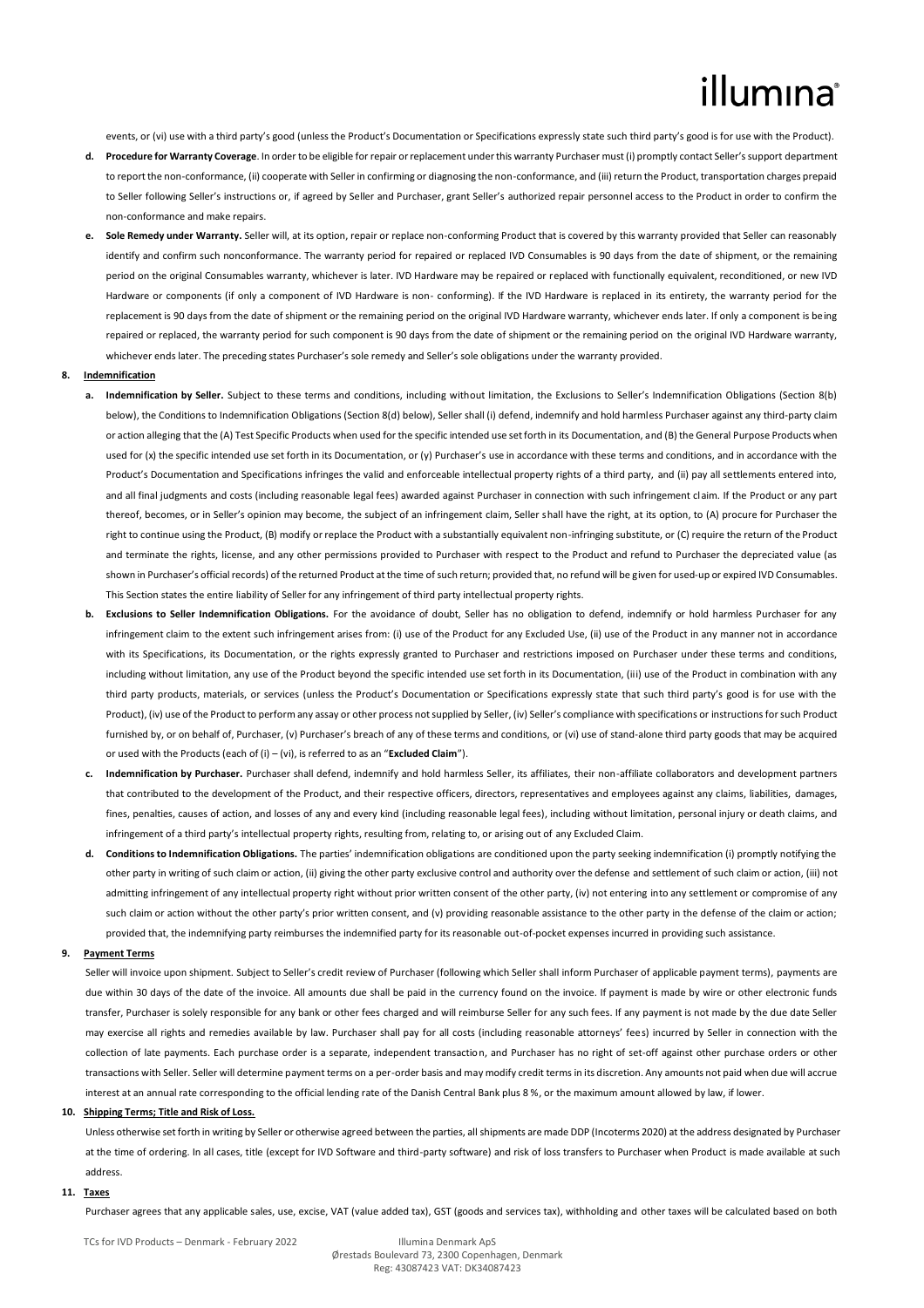## illumına

the tax rates in effect on the date of shipment and the ship to address for the Product. Any amounts for tax listed on a quotation, if any, are for reference purposes only and are not binding on Seller. All prices and other amounts payable to Seller are exclusive of and are payable without deduction for any taxes, customs duties, tariffs or charges hereafter claimed or imposed by any governmental authority upon the sale of Product, all of which will be paid by Purchaser. In the event Seller is required by law or regulation to pay any such tax, duty, tariff or charge, such amount will be added to the purchase price or subsequently invoiced to the Purchaser. In the event Purchaser is required by law or regulation to deduct any such tax, duty, tariff or charge the Purchaser shall gross up any payment to the Seller.

### **12. General**

- **a. Applicability of Terms and Conditions.** These terms and conditions exclusively govern the ordering, purchase, supply, and use of Product, and override any conflicting, amending and/or additional terms contained in any purchase orders, invoices, or similar documents all of which are hereby rejected and are null and void. Seller's failure to object to any such terms shall not constitute a waiver by Seller, nor constitute acceptance by Seller of such terms and conditions. Third party products may be subject to additional terms and conditions.
- **b. Order Changes/Cancellations.** Orders for Products may not be changed or cancelled once placed.
- Governing Law. These terms and conditions, their interpretation, and the performance of the parties shall be governed by the laws of Denmark. Seller and Purchaser agree that the United Nations Convention on Contracts for the International Sale of Goods shall not apply to these terms and conditions, including any terms in the Documentation.
- **d. Arbitration.** Each Party irrevocably agrees that, any dispute, claim or controversy arising out of or relating to the breach, termination, enforcement, interpretation or validity of these terms and conditions, shall be determined by confidential binding arbitration conducted in the English language, to be held in Copenhagen before one arbitrator appointed under the rules of the Danish Institute of Arbitration ("**Rules**") and administered under the Rules, which are deemed to be incorporated by reference into this clause. In all cases of arbitration hereunder each party shall bear its own costs and expenses and an equal share of the arbitrator's and administrator's fees of arbitration; neither party nor an arbitrator may disclose the existence, content, or results of any arbitration without the prior written consent of both parties. unless required by law; the decision of the arbitrator shall be final and binding on the parties, provided that, the arbitrator shall not have the authority to alter any explicit provision of these terms and conditions; judgment on the award may be entered in any court having jurisdiction. This clause shall not preclude the parties from seeking provisional remedies in aid of arbitration from a court of appropriate jurisdiction. Notwithstanding anything herein to the contrary, any claims or causes of action involving infringement, validity, or enforceability of a party or its affiliate's intellectual property rights are not subject to this arbitration clause.
- **e. Representations and Warranties.** Purchaser is not an authorized dealer, representative, reseller, or distributor of any of Seller's, or its affiliates', products or services. Purchaser represents and warrants that it (i) is not purchasing the Product on behalf of a third party, (ii) is not purchasing the Product in order to resell or distribute the Product to a third party, (iii) is not purchasing the Product in order to export the Product from the country in which Seller shipped the Product pursuant to the shipto address designated by Purchaser at the time of ordering ("**Ship-to Country**"), and (iv) will not export the Product out of the Ship-To Country. Purchaser further represents and warrants that the Product shall be used in the usual course of business or practice, or by: (A) a person licensed in a health field in the applicable jurisdiction(s) or (B) a Purchaser's designated agent or employee for lawful research, teaching, or testing purposes.
- **f. Remedies for Breach.** In addition to any remedies specified elsewhere under these terms and conditions, and any remedies available to Seller under law or in equity, in the event Purchaser breaches these terms and conditions, including without limitation Sections 2-4, Seller may do any, all, or any combination of the following: (i) cease performance, including without limitation, cease further shipments of Product, (ii) terminate the rights granted to Purchaser pursuant to Section 2 (Rights to Product Upon Purchase), (iii) terminate any service contracts then in effect for affected Product, or (iv) terminate any remaining product warranty for the affected Product, and (v) require Purchaser to immediately pay any unpaid invoice.
- **g. Facility Requirements and Installation of IVD Hardware**. Purchaser acknowledges that it is responsible for ensuring at Purchaser's sole cost that its facility meets the site requirements for the IVD Hardware. If the purchase of IVD Hardware includes installation it will be completed within 30 days of delivery of all components of the IVD Hardware and the facility meeting such requirements, including Purchaser's reasonable cooperation.
- **h. IVD Hardware Compatibility**. Due to the slower rate of updates to IVD Hardware, Purchaser acknowledges that Seller's research use reagents and consumables may not be compatible with the IVD Hardware and IVD Software. Purchaser agrees to contact Seller's technical support department prior to purchasing any Seller research use reagents and consumables for use with IVD Hardware and IVD Software.
- **i. Service Contracts**. If a Seller extended service contract for IVD Hardware is being provided, then Seller's standard terms and conditions for such service contract shall exclusively govern such extended service contract. Purchaser agrees that all service contracts are both personal to Purchaser and facility specific: services contracts cannot be transferred to a third party and may not be transferred to a new facility if the Hardware is relocated.
- **j. Future Products**. Any future products and/or services ("**Unreleased Products**") are subject to new part numbers, pricing, and specifications and the acquisition of Product hereunder is not in reliance on the availability of any Unreleased Products.
- **k. Seller Affiliates**. Any actions or rights that may be performed or exercised by Seller hereunder may be performed or exercised by Seller itself or by any of its affiliates. By way of non-limiting example, Seller's affiliates may carry out shipment, servicing, invoicing and receipt of payment.
- **l. Force Majeure.** Seller is not responsible for any failure to perform or delay attributable in whole or in part to any cause beyond its reasonable control, including but not limited to acts of God, fire, flood, tornado, earthquake, hurricane, lightning, government actions, actual or threatened acts of war, terrorism, civil disturbance or insurrection, sabotage, labor shortages or disputes, failure or delay in delivery by Seller's suppliers or subcontractors, transportation difficulties, shortage of energy, raw materials or equipment, or Purchaser's fault or negligence. In the event of any such delay the delivery date shall be deferred for a period equal to the time lost by reason of the delay.
- **m. Notices.** Any notice required or permitted shall be in writing and shall be deemed received when (i) delivered personally; (ii) 5 days after having been sent by registered or certified mail, return receipt requested, postage prepaid (or 10 days for international mail); or (iii) 1 day after deposit with a commercial express courier that provides written verification of receipt.